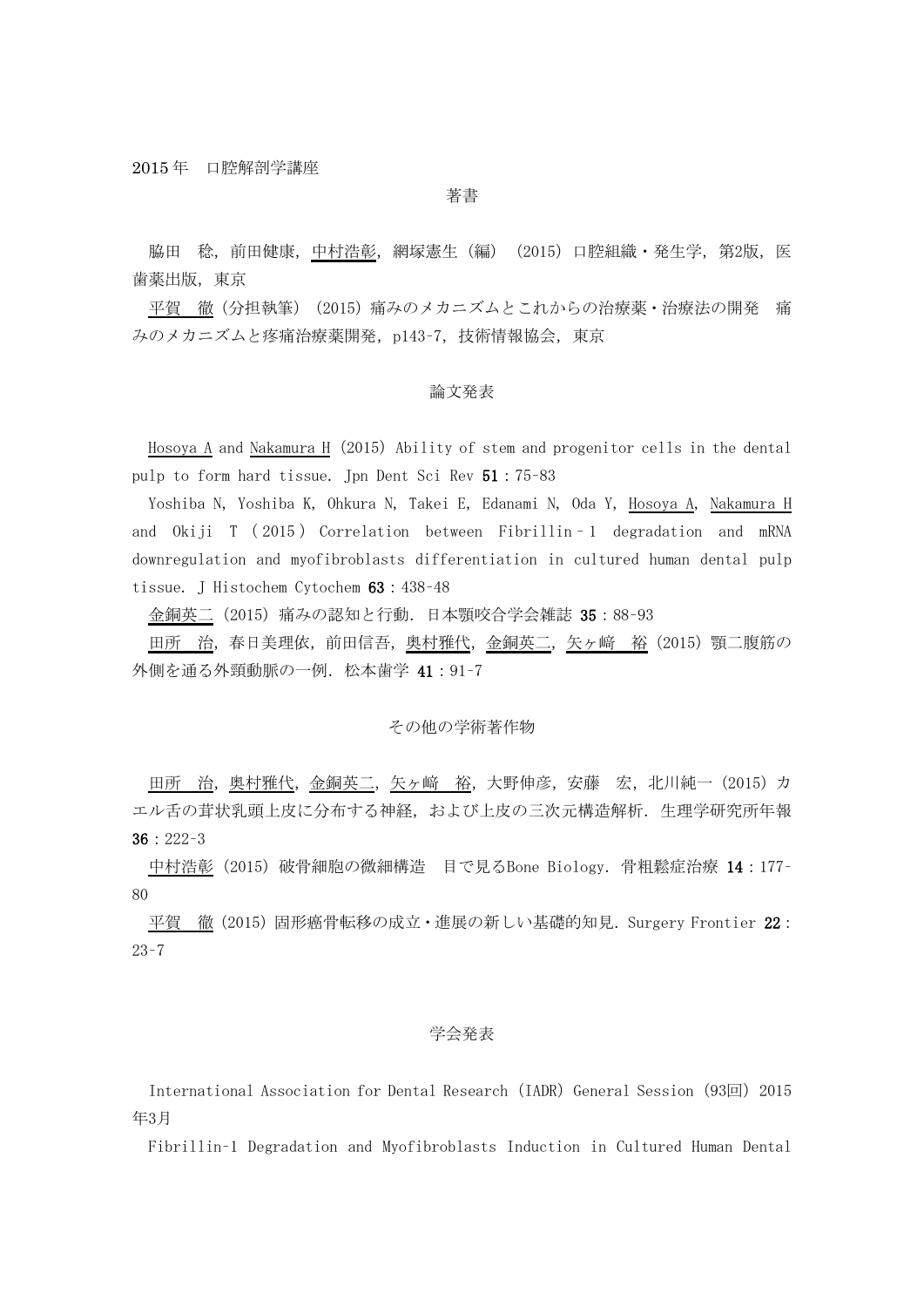pulp: Yoshiba N, Yoshiba K, Ohkura N, Takei E, Edanami N, Oda Y, Hosoya A, Nakamura H and Okiji T(演題番号3166)

日本解剖学会学術集会 (120回) 2015年3月

Cocktails of certain growth factors that induce differentiation of periodontal ligament cells: Kumabe S, Nakatsuka M, Hosoya A, Matsuda Y, Ueda K and Iwai Y(J Physiol Sci 65: S188, 2015)

Immunohistochemical Localization of Bmi1 during odontoblast differentiation and regeneration: Hosoya A, Ninomiya T, Yoshiba K, Yoshiba N, Nakatsuka M and Nakamura H(J Physiol Sci 65: S197, 2015)

日本骨代謝学会学術集会(33回)2015年7月

EpCAMは乳がん細胞の癌幹細胞様および上皮細胞様形質の発現を介し骨転移を促進する: 平賀 徹,中村浩彰(プログラム抄録集:p165)

抗微生物ペプチドcathelicidinの象牙質修復に対する促進的関与:堀部寛治,細矢明宏, 平賀 徹,中村浩彰(プログラム抄録集:p213)

日本味と匂い学会大会(第49回) 2015年9月

カエル味覚円盤におけるカルシウム結合タンパク質カルビンディンとカルレチニンを発 現する細胞:安藤 宏,今村泰弘,田所 治,十川紀夫,金銅英二,北川純一(プログラム 予稿集:p78)

歯科基礎医学会学術大会(57回)2015年9月

骨髄由来間葉系幹細胞の軟骨細胞への分化誘導:中塚美智子,松田哲史,細矢明宏,隈部 俊二(プログラム抄録集:p140)

抗微生物ペプチドcathelicidinの象牙質修復に対する促進的関与:堀部寛治,細矢明宏, 平賀 徹,中村浩彰(プログラム抄録集:p477)

歯胚発生過程におけるRELM-β/FIZZ2局在:高濱 暁, 細矢明宏, 中村浩彰(プログラム抄 録集:p540)

Expression of calcium binding proteins calbindin and calretinin in the taste organ of frog: Ando H, Imamura Y, Tadokoro 0 and Kitagawa J (プログラム予稿集: p77)

World conference on regenerative medicine (5回) 2015年10月

Periodontal ligament cell differentiation was induced by a cocktail that contained several growth factors: Nakatsuka M, <u>Hosoya A</u> and Kumabe S (演題番号63)

American Society for Bone and Mineral Research 2015 Annual Meeting 2015年10月

EpCAM promotes bone metastases of breast cancer by conferring cancer stem–like and epithelial properties: Hiraga T, Ito S and Nakamura H(プログラム抄録集:p35) 生理学研究所 研究会 2015年11月

カエル舌の茸状乳頭上皮に分布する神経,および上皮の三次元構造解析:田所 治,奥村